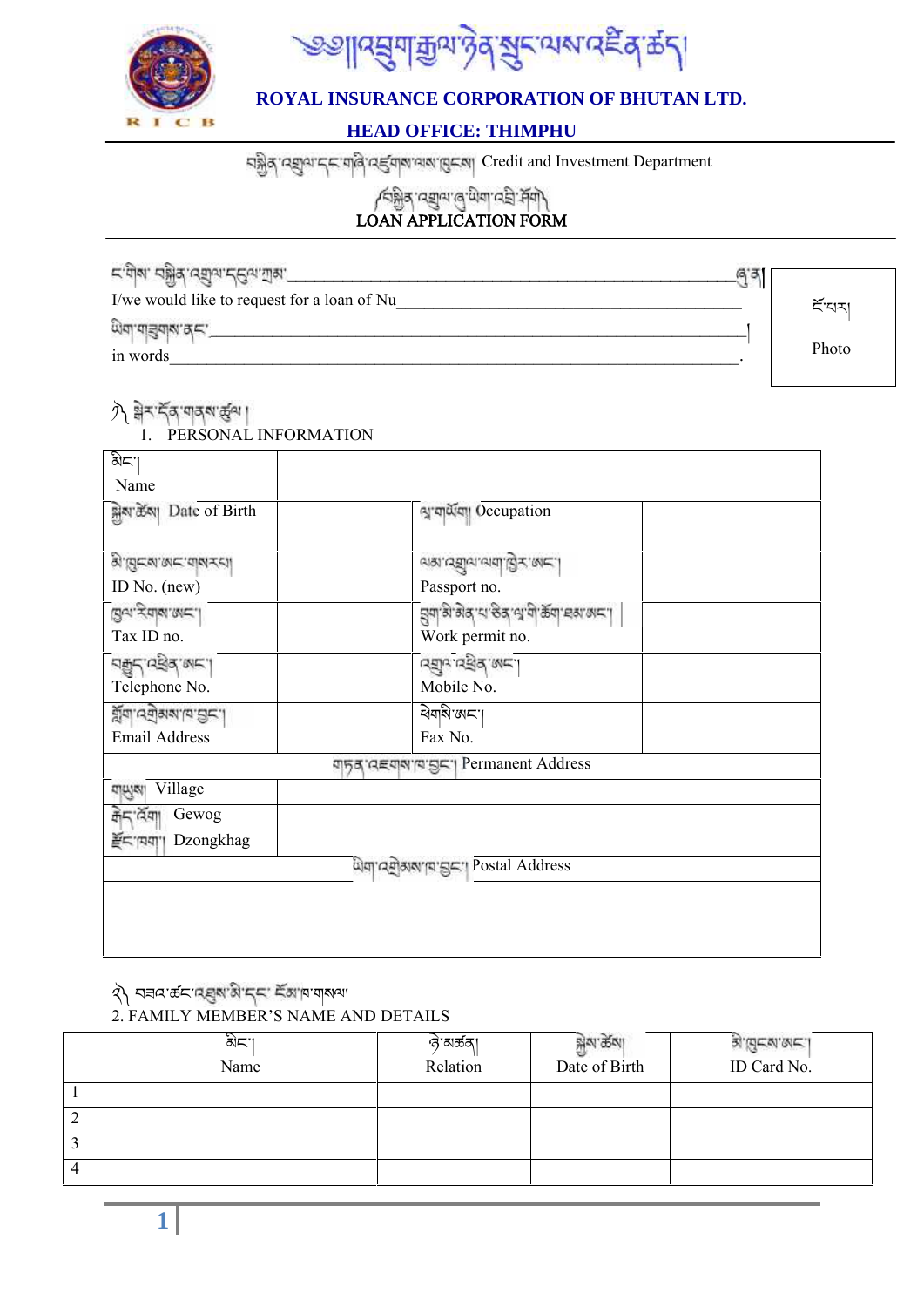



# **HEAD OFFICE: THIMPHU**

| নষ্ট্ৰৰ নেন্দ্ৰুন নৰ্বান নৰা<br>गो                           |                                      |                            |  |
|--------------------------------------------------------------|--------------------------------------|----------------------------|--|
| a) Purpose of Loan                                           |                                      |                            |  |
| ष/ वश्वेष क्यार्थ्वन वन्या<br>b) Repayment mode (TICK Below) |                                      |                            |  |
| ন্ন' <sup>ই</sup> ন্সা<br>Monthly                            | ह्य १ रेन्∣<br>Quarterly<br>Annually | 작량지<br>월드러' 디닷지<br>Lumpsum |  |
| बो/ चक्केब क्ट्य ख्वा रीबा<br>Repayment Term<br>Months/Years |                                      |                            |  |
| ८/ बर्दाउनुतिःबाबर्दार्दव।<br>d) Means of Financing          |                                      |                            |  |
| dal. Zarciago utilial                                        | न्हित्य राज्य                        |                            |  |
| Term Loan                                                    | Nu.                                  |                            |  |
| অম'ৰ্ট্ক'ম'ক্তা                                              | र्टलाजन्ना                           |                            |  |
| Working Capital                                              | Nu.                                  |                            |  |
| 지도 돼지                                                        | र्टलाजन्न                            |                            |  |
| Equity                                                       | Nu.                                  |                            |  |
| לא ישרא קובמי הצפימון                                        | <b>Д</b> ел. йя                      |                            |  |
| <b>Total Cost</b>                                            | Nu.                                  |                            |  |
| d/ GER/BEU. La dadi<br><b>3. INCOME DETAILS</b>              |                                      |                            |  |
| নৰ্ষৰ শাৰ্ম                                                  | নহাঁতামা                             | নৰ্ষৰ বাৰ্মান বাৰ্মনা      |  |
| Source                                                       | Amount                               | Source Detail              |  |
| ব্লু র্যবানা Salary                                          |                                      |                            |  |
| <b>RE'all</b> Rent                                           |                                      |                            |  |
| <b>हैं⊏'बाबा Business</b>                                    |                                      |                            |  |
| ন্ত্ৰুণ ৰ্ষৰ Cash Crop                                       |                                      |                            |  |
| <b><i>ব্</i>ৰ্মী</b> কা ধ্যানী Pension                       |                                      |                            |  |
| बुबावर्षेर ब्रुदिवा Hire of Vehicle<br>বর্ষা ব্যবন। Dividend |                                      |                            |  |
| बाबद ह्या Others                                             |                                      |                            |  |
| ঘৰ্ষ্টৰূমা Total                                             |                                      |                            |  |
|                                                              |                                      |                            |  |

\* वड़ोवाणवह्रा उद्ध हो क्रुवाचक्रॅब् सेवा कार्द्ध इन भ्रूवाबावच्हा हवीं।<br>\* Attach relevant supporting documents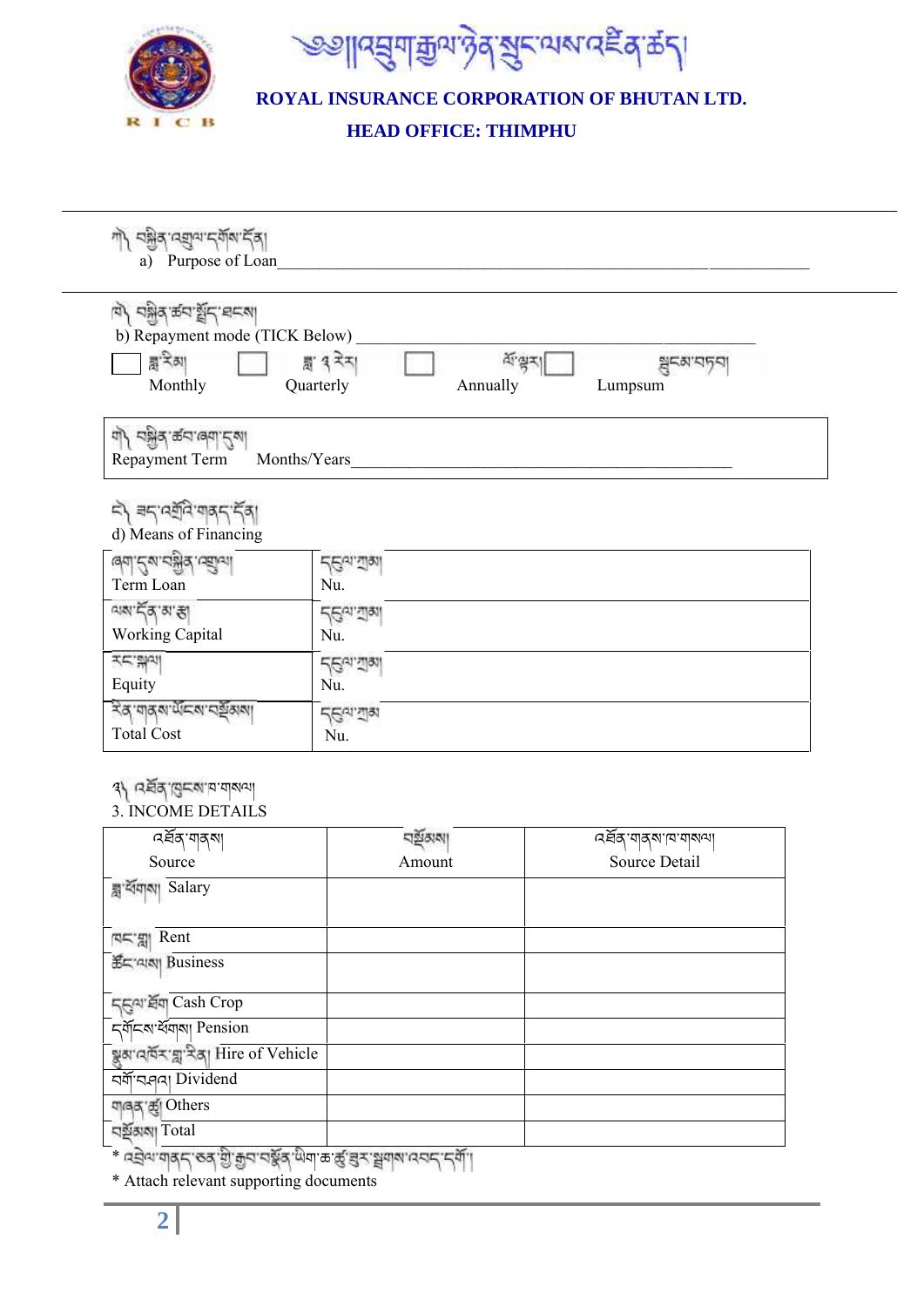



# **HEAD OFFICE: THIMPHU**

८/ थिनःभुषु .la.alaval

4. GUARANTOR DETAILS

| <b>ৰী</b> ন'। Name<br><u>क्ल</u> ेब्स Date of Birth                                                                   | बु'बार्थेबा Occupation                 |
|-----------------------------------------------------------------------------------------------------------------------|----------------------------------------|
| बे बुद्दूब बाबर है। ID No.(new)                                                                                       | ন্নুঝ'ইয়াম'নে'। Tax ID no.            |
| মু'দী'ৰ্ক্ৰদা'দ্ৰম'ঙ্গমন'। Work Permit No.                                                                            | নক্কুন'নইৰ'জন' Phone no.               |
| <u>asside and light and set of the set of the set of the set of the set of the set of the set of the set of the s</u> | নহ্ৰান নহীৰ জন। Mobile no.             |
| ৰ্থবাৰী'নে'। Fax No.                                                                                                  | पूँचा उनुक्रवान थिया।<br>Email address |
| णानुब्'तह्याबाद्याङ्गा Permanent Address                                                                              |                                        |
| यासुबा Village                                                                                                        |                                        |
| ক্ৰিন'ৰ্ব্ৰত্ম Gewog                                                                                                  |                                        |
| सन्दायया Dzongkhag                                                                                                    |                                        |
| অিনা'ন নীজৰা'ন' দ্ৰাভা" Postal Address                                                                                |                                        |
|                                                                                                                       |                                        |
|                                                                                                                       |                                        |

༥༽ གཏའམ་།

- 5) SECURITY OFFERED
- শী মান্নাট্টিমা

a) Land & Building

| g den sala<br>Property Type | ই'শ্ৰুত্ৰ'ৰ্ছ'ন্নন্ন<br><b>Registered Owner</b> | <sub>뙤</sub> ब्ब्रा/बेट लट।<br>Thram/Plot no. | ন্তু হ্ৰিব<br>Area | ম'শৰমা<br>Location | নৱ'ববা<br>Value |
|-----------------------------|-------------------------------------------------|-----------------------------------------------|--------------------|--------------------|-----------------|
|                             |                                                 |                                               |                    |                    |                 |
|                             |                                                 |                                               |                    |                    |                 |
|                             |                                                 |                                               |                    |                    |                 |
|                             |                                                 |                                               |                    |                    |                 |

ager.

# b) Vehicle / Plant & Machinery

| ঘৰ্ষ <del>হ</del> ম দ্ৰু মিলা<br>Type & Make | Year of     | <b>ਏ'ਭਰ' ਵੱ'</b> 'ਚ ਰ<br>Registered Owner | ৰ্ষণমানজনে<br>Registration No. | নৱ'ববা<br>Value |
|----------------------------------------------|-------------|-------------------------------------------|--------------------------------|-----------------|
|                                              | Manufacture |                                           |                                |                 |
|                                              |             |                                           |                                |                 |
|                                              |             |                                           |                                |                 |
|                                              |             |                                           |                                |                 |